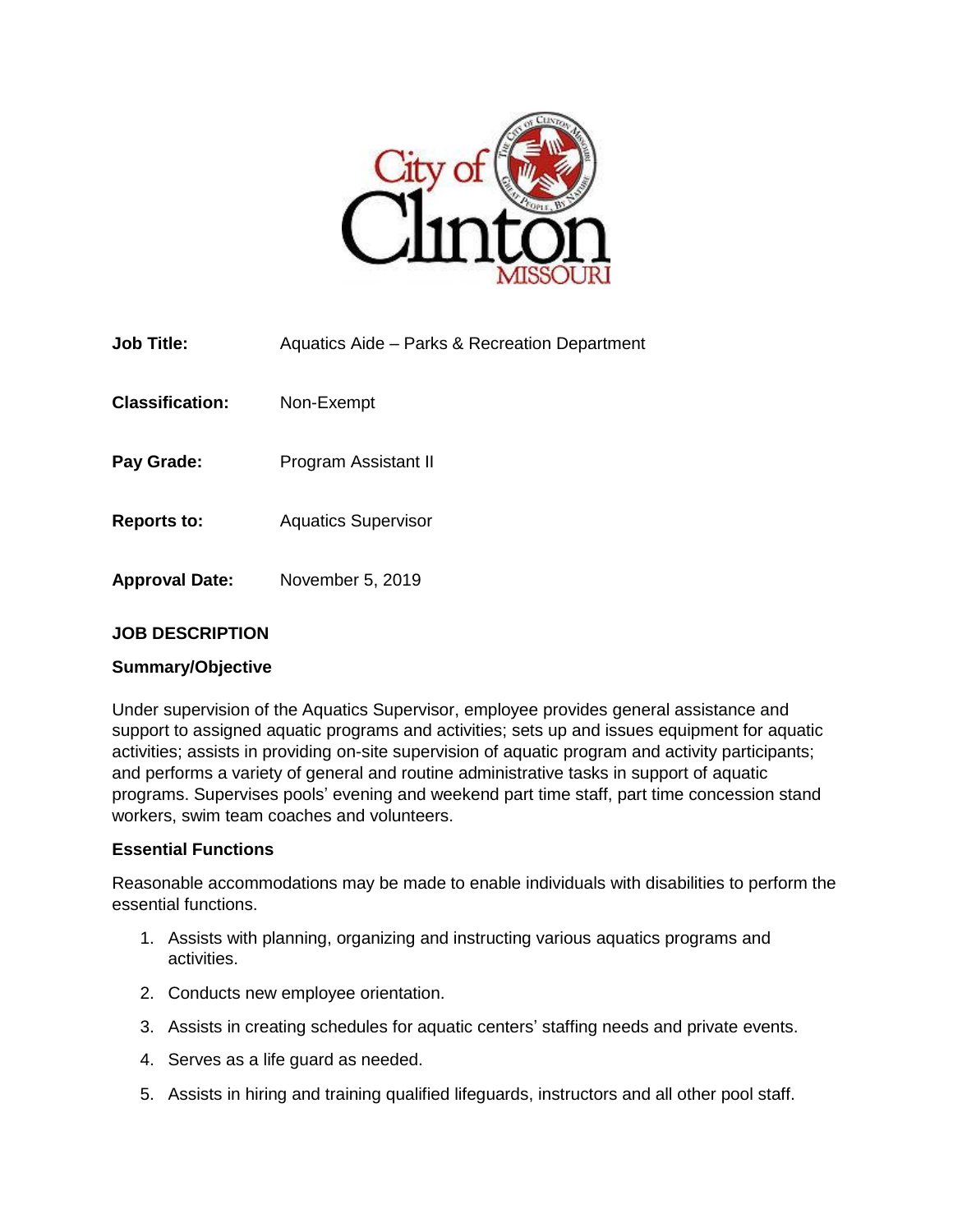- 6. Supervises lifeguards, instructors and other aquatic staff, in the absence of the Aquatic Supervisor.
- 7. Ensures safety program standards are followed.
- 8. Provides feedback, to Aquatics Supervisor, of lifeguard deck rotational system for monitoring the pools and all other pool deck operations.
- 9. Assists in the administration and execution of the Swim Team Program.
- 10. Reviews computer generated records for all swim team related activities and events. Reports findings to Aquatic Center Supervisor.
- 11. Develops, monitors and maintains social media accounts and assists with text caster.
- 12. Assists the building maintenance staff with monitoring filtration, chemical balance and other components of the aquatic operating systems. Reports inconsistencies or failures to building maintenance staff and Aquatic Center Supervisor.
- 13. Assists with regular safety inspections of pools and equipment to reduce hazards and to provide maximum safety to the patrons. Reports inconsistencies or failures to building maintenance staff and Aquatic Center Supervisor.
- 14. Assists in evaluating programs to determine public needs and how to increase program efficiency and effectiveness. Receives and responds to citizen complaints and suggestions.
- 15. Assists front counter staff with customers selling passes, taking registrations and answering questions related to the aquatic facilities and programs.
- 16. Cleans and sets up areas and equipment for aquatic activities.
- 17. Interacts with parents, children, program participants, instructors, coaches, youth associations, community organizations, and others regarding programs, events, and activities.
- 18. Assumes the responsibilities of Aquatic Supervisor, when needed.
- 19. Performs related duties as required.

### **Supervisory Responsibility**

Supervises part-time aquatic employees (evenings and weekends) and program instructors.

### **Work Environment**

While performing the duties of this job, the employee frequently works near moving mechanical parts and pool mechanical systems. The employee constantly is exposed to wet and dry conditions. The employee may use chemicals which may expose the employee to fumes, dust and air contaminants. Employee may be exposed to mechanical and biological hazards. The employee is occasionally exposed to fumes or airborne particles, toxic or caustic chemicals, and risk of electrical shock. The employee is exposed to heat and sun during the summer months.

The noise level in the work environment is usually loud when in the facility.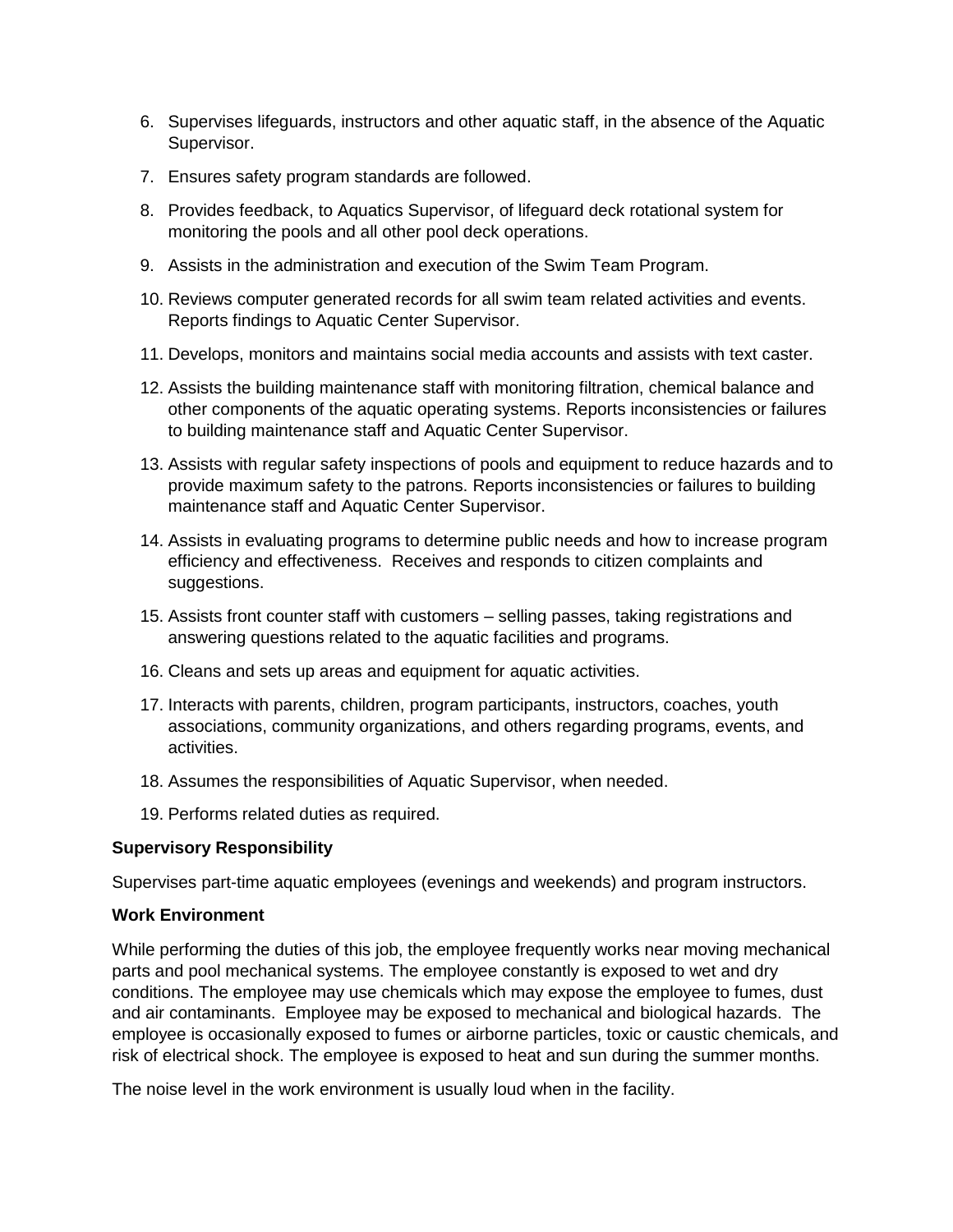**Physical Demands** *[NOTE: The section may require amendments after a physical capacity testing program is implemented.]*

The physical demands described here are representative of those that must be met by an employee to successfully perform the essential functions of this job.

- Require sufficient physical ability and mobility to walk, stand and sit for prolonged periods of time.
- Require to frequently stoop, bend, kneel, crouch, crawl, twist, grasp, and make repetitive hand movements.
- Require ability to climb ladders, work at heights over 10 feet, and work in confined spaces.
- Require the use of hands to finger, handle, feel or operate objects, tools, or controls and reach with hands and arms.
- Require ability to lift, carry, push, and/or pull moderate to heavy amounts of weight.
- Require operating assigned equipment and vehicles.
- Require verbal communication to exchange information.
- Require specific vision abilities including close vision, distance vision, depth perception and ability to adjust focus with or without correction.
- Require hearing in normal audio range with or without correction.

# **Position Type/Expected Hours of Work**

Monday through Friday 11:00 AM – 8:00 PM. Days and hours will change due to program activities and seasonal hour changes.

Must be flexible and willing to work evenings and weekends

# **Travel**

Travel is primarily local during the business day.

# **Required Education and Experience**

- 1. High school graduation or GED equivalent.
- 2. One (1) or more years of aquatic experience.
- 3. Ability to obtain certification as Water Safety Instructor, USA Swimming Certification, Lifeguard Certification, CPO Certification and CPR.

# **Preferred Education and Experience**

- 1. Three (3) years supervisory experience working in a similar environment.
- 2. Certification as Water Safety Instructor, Lifeguard Certification, CPO Certification, Life Guard Certification and CPR.

# **Additional Eligibility Qualifications**

1. Considerable knowledge of operations, services and activities of a recreation program.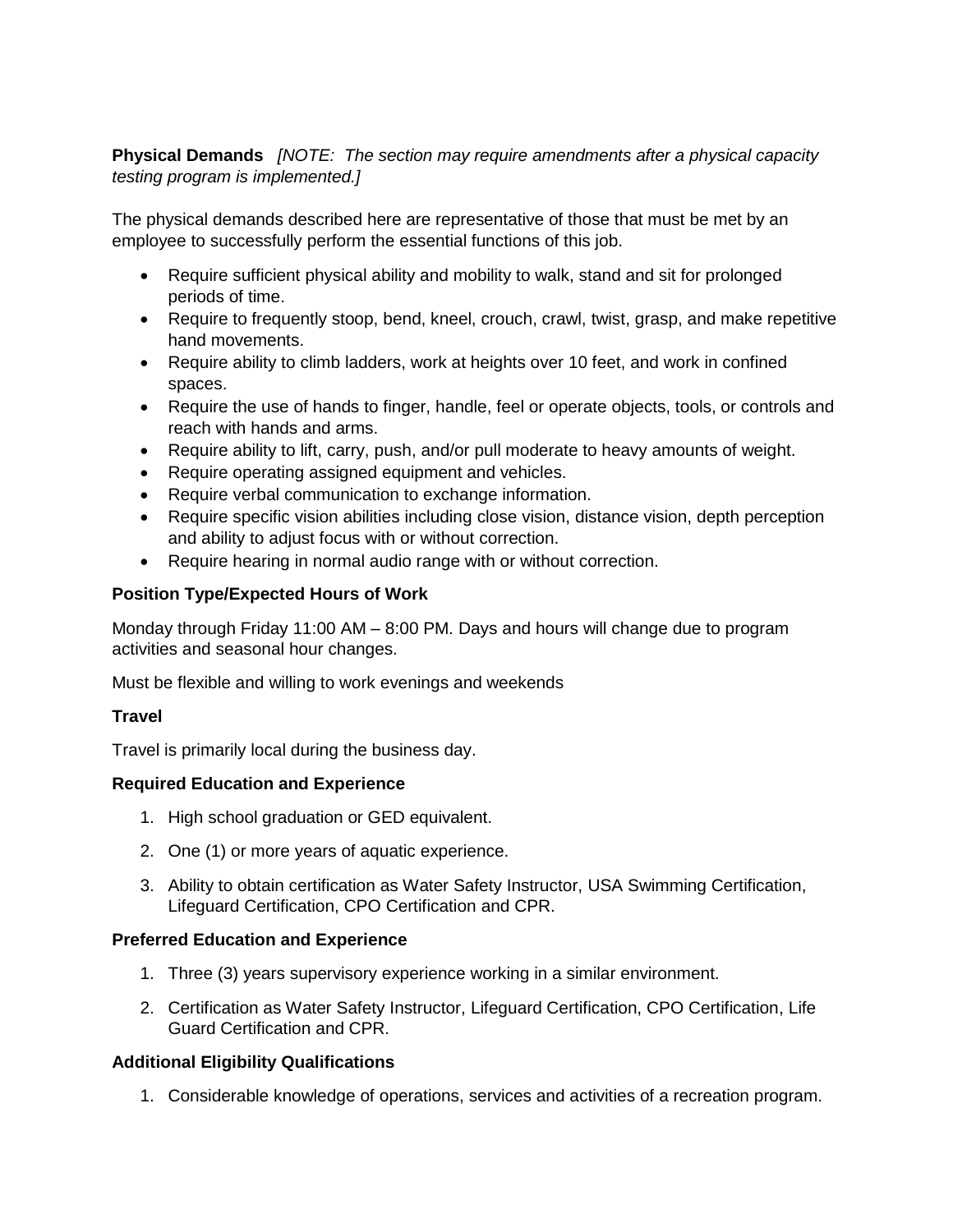- 2. Knowledge of aquatic sports and recreational activities and programs including the techniques, rules and equipment used in the various sports, games and special events.
- 3. Knowledge of the scope and goals of the City's recreational programs.
- 4. Basic knowledge of administering youth and adult recreational programs. Working knowledge of the rules for a variety of aquatic sports.
- 5. Considerable knowledge of the pools' filtration systems and required chemical levels.
- 6. Ability to organize and direct fitness activities, swimming lessons and aquatic recreation programs.
- 7. Ability to set up and take down equipment for programs and special events.
- 8. Ability to evaluate situations and make decisions.
- 9. Ability to communicate effectively with public, staff, peers and supervisor of decisions, changes, mishaps, and other relevant information in a timely manner.
- 10. Ability to establish and maintain an effective working relationship with the public and other employees.
- 11. Ability to work a flexible schedule with some overtime work required.
- 12. Ability to perform a variety of tasks simultaneously or in rapid succession.
- 13. Ability to concentrate and accomplish tasks despite interruptions.
- 14. Ability to meet the physical and environmental demands to safely perform the assigned tasks.
- 15. Ability to maintain simple written records and reports.
- 16. Ability to read and interpret a variety of instructions and documents in written, oral, diagram, or schedule form.
- 17. Ability to communicate clearly and concisely, both orally and in writing.
- 18. Ability to deal courteously and diplomatically with the general public.
- 19. Valid Missouri driver's license and good driving record.
- 20. Successful drug screen.
- 21. Successful physical capacity test.
- 22. No felony convictions or misdemeanor convictions resulting from felony arrests.
- 23. Must be at least 18 years of age.

#### **Work Authorization/Security Clearance**

N/A